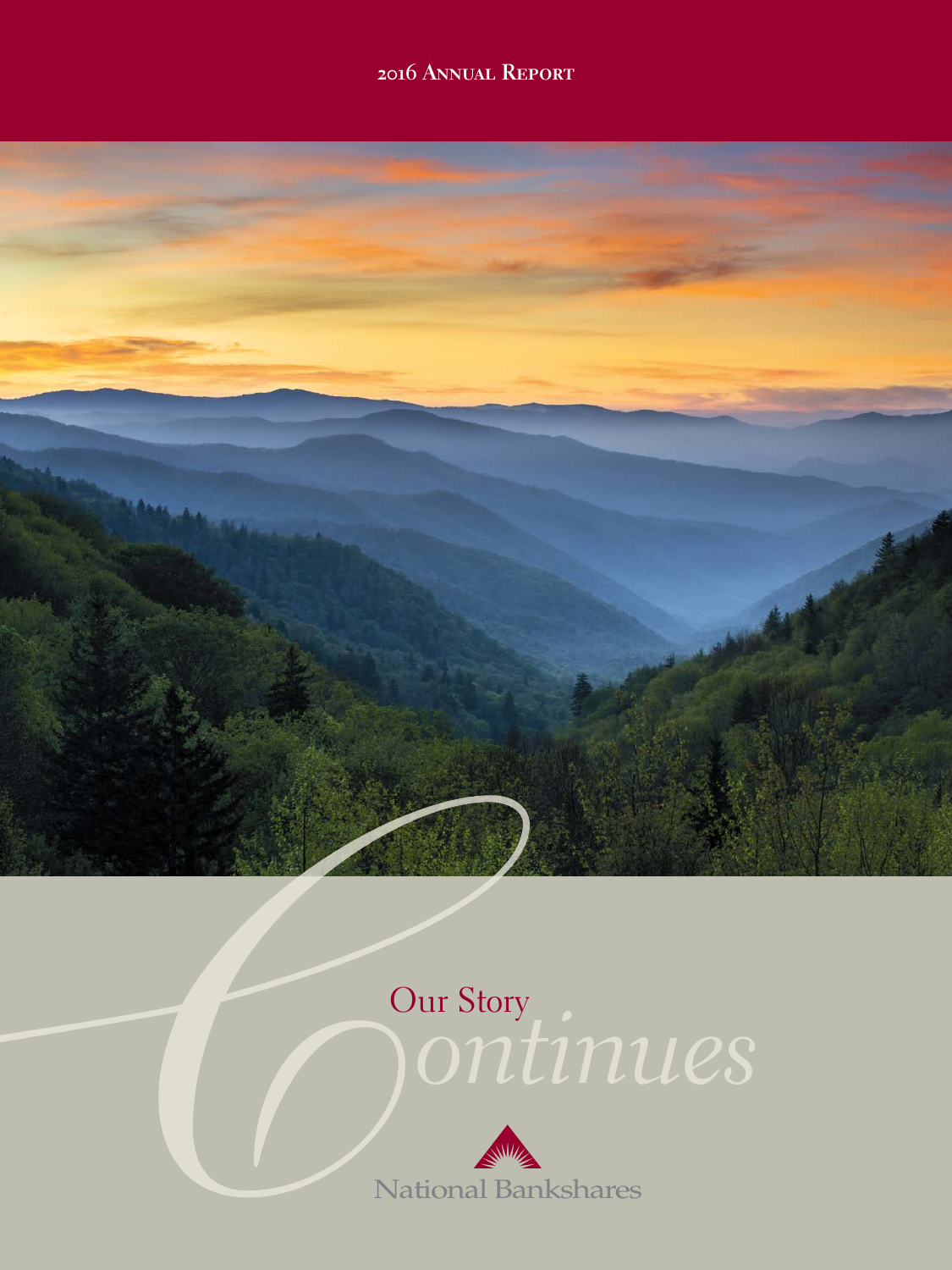hese days, it's easy to think that banking is essentially a technological activity. There is no doubt that innovations in digital finance have revolutionized the ease with which we can perform everyday banking functions. But at National Bankshares, we believe that banking is defined by the personal relationships we have with our customers. Without the communication, trust and friendships we have with our customers, our Company would not exist. We know that there will be a place for our brand of relationship-based community banking for many years to come.

We know that our story continues.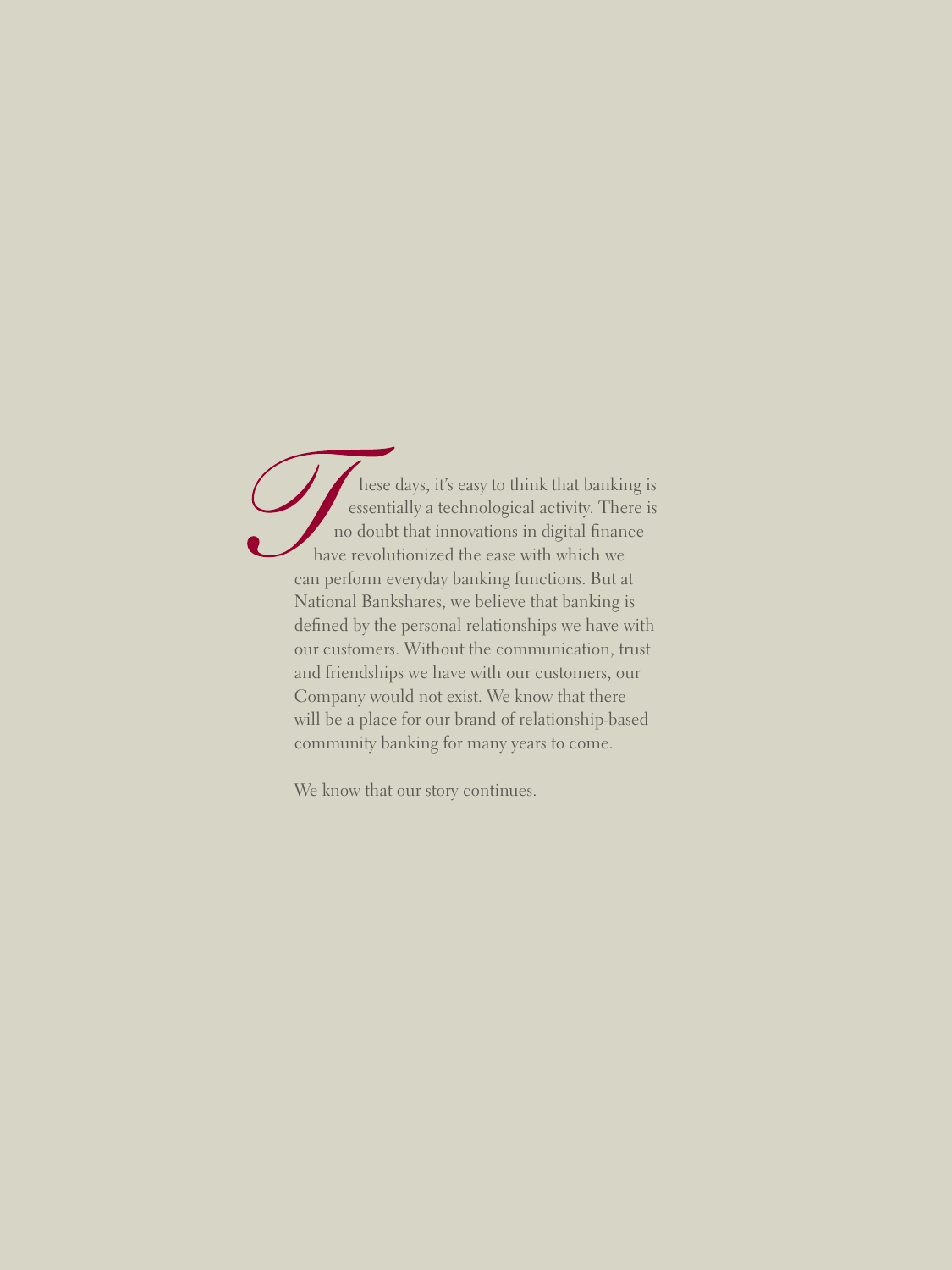### **Financial Highlights 2012-2016**

| $(\$\)$ in thousands, except ratios, share and per share data) |  |  |
|----------------------------------------------------------------|--|--|
|                                                                |  |  |

| <b>FOR THE YEAR</b>              | 2016      | 2015      | 2014                    | 2013      | 2012      |
|----------------------------------|-----------|-----------|-------------------------|-----------|-----------|
|                                  |           |           |                         |           |           |
| Net income                       | \$14,942  | \$15,833  | 16,914<br>$\mathcal{S}$ | \$17,790  | \$17,747  |
| Basic net income per share       | 2.15      | 2.28      | 2.43                    | 2.56      | 2.56      |
| Diluted net income per share     | 2.15      | 2.28      | 2.43                    | 2.55      | 2.55      |
| Cash dividends per share         | 1.16      | 1.14      | 1.13                    | 1.12      | 1.10      |
| Return on average assets         | 1.24%     | 1.37%     | 1.51%                   | $1.63\%$  | 1.64%     |
| Return on average equity         | 8.30%     | 9.22%     | 10.72%                  | 11.90%    | 12.01%    |
| Net interest margin              | 3.51%     | 3.86%     | $4.00\%$                | 4.21%     | 4.34%     |
| Efficiency ratio                 | 52.17%    | 49.41%    | 47.08%                  | 45.99%    | 43.77%    |
| Average equity to average assets | 14.92%    | 14.86%    | 14.08%                  | 13.71%    | 13.68%    |
| <b>AT YEAR-END</b>               | 2016      | 2015      | 2014                    | 2013      | 2012      |
|                                  |           |           |                         |           |           |
| Loans, net                       | 639,452   | 610,711   | 597,203                 | 587,463   | 583,813   |
| Total securities                 | 440,409   | 389,288   | 385,385                 | 347,109   | 350,117   |
| Total assets                     | 1,233,942 | 1,203,519 | 1,158,798               | 1,114,561 | 1,107,964 |
| Total deposits                   | 1,043,442 | 1,018,859 | 982,428                 | 960,036   | 946,766   |
| Stockholders' equity             | 178,263   | 172,114   | 166,303                 | 145,892   | 150,109   |
| Book value per share             | 25.62     | 24.74     | 23.93                   | 21.00     | 21.60     |



**Loans, net (\$ millions)**





**Total assets (\$ billions)**







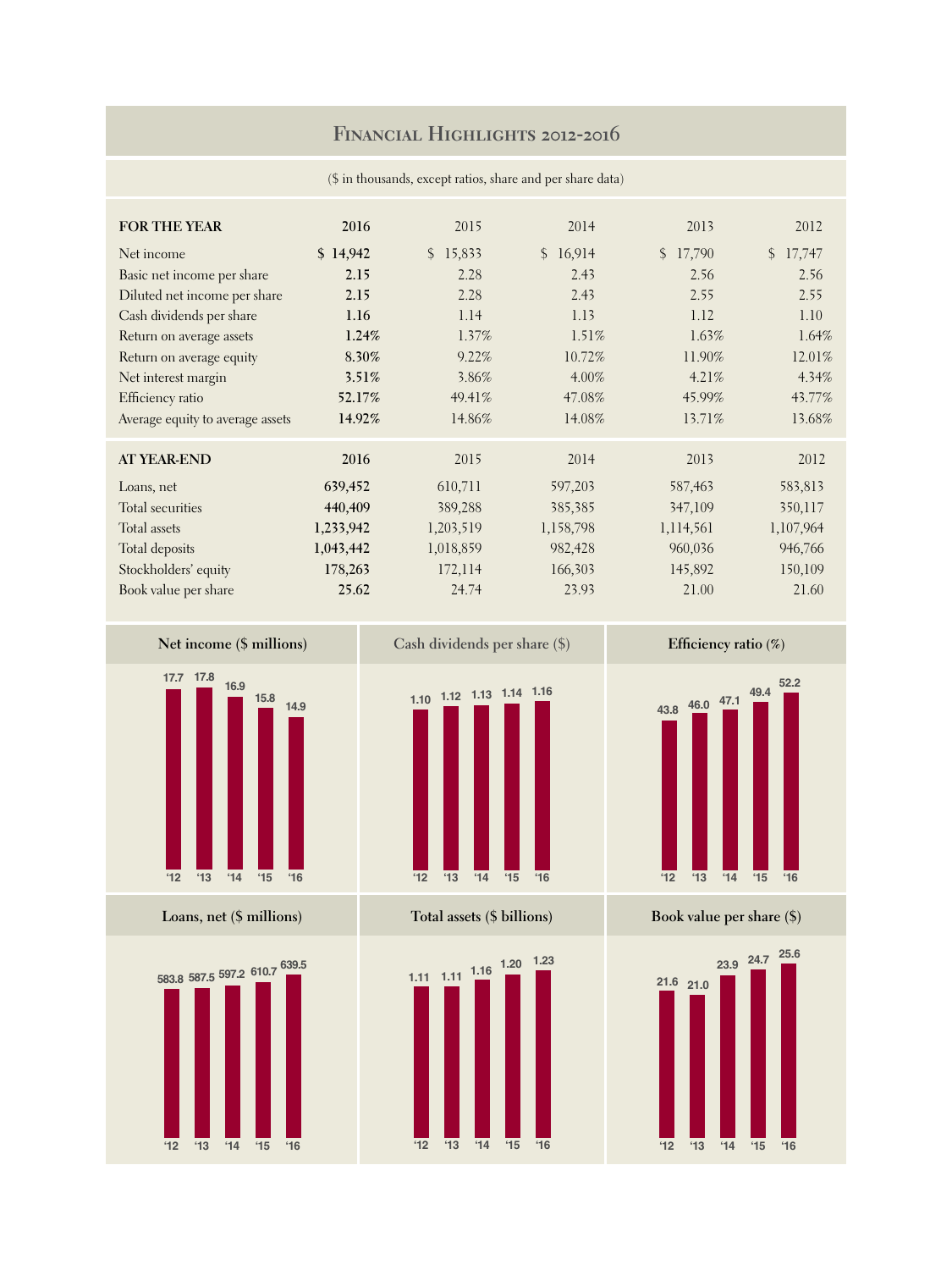# **To Our** *hareholders*

2016 was another solid year for National Bankshares.

Loans and core deposits both grew steadily, while we maintained good asset quality. Noninterest income showed modest growth in key areas. Earnings were down from 2015, but we remain a very profitable company. Our profitability and strong capital position enabled us to pay a very good dividend once again this year.

Financial highlights of 2016 include:

- 
- 
- Nonperforming assets down 16.93% Book value per share up 3.56%
- Net loans up 4.71% Net charge-offs down 16.61%<br>Total deposits up 2.41% Per share dividend grew from
	- Per share dividend grew from \$1.14 to \$1.16
	-

2016 was also a special year for our Company. National Bank celebrated its 125th anniversary, and our story continues by staying true to our community banking roots. Commitment to customer service, prudent lending, capital strength and community service are still the foundation of our approach to banking.

There is no doubt that we faced challenges in 2016. Low interest rates governed by economic policy continued to reduce earnings on our loan and securities portfolios, driving down net income. An extremely competitive local loan market also reduced yields on loans. Regulatory compliance mandates required more time, money and staff than ever before.

In 2016 we met these challenges by focusing on what we can control. We worked hard to generate new loans and were rewarded with nice growth in our loan portfolio. The quality of our loans also improved, with substantial reductions in nonperforming assets and net charge-offs. We took successful measures to increase noninterest income, including an overhaul of our overdraft privilege program. As always, we found ways to control costs and maintain our efficiency.

Our Company also invested for the future in 2016. National Bank opened its first loan production office in downtown Roanoke, gaining access to an exciting new market. We hired talented, experienced professionals for several key positions and promoted others from within. We embarked on a project to review and improve our physical infrastructure, and we made ongoing investments in technology products that will make banking easier for our customers.

Bankshares' performance continues to be solid, and we look forward to a successful 2017 and beyond. As we move ahead, we will continue to execute a business plan that you can rely on. Strength, stability and superior customer service will always be at the heart of our community banking mission.

This year we would like to recognize Dr. James M. Shuler for his distinguished service on the National Bankshares and National Bank Boards of Directors. Dr. Shuler will retire from the Bankshares Board in May with 40 years of service to our organization. Through countless hours, his knowledge, experience and leadership have contributed greatly to the success of our Company. On behalf of all of our officers, employees and Directors, we thank Dr. Shuler for his dedicated service.

Looking back on our 125th year of business, we know that we would not be where we are today without our stockholders, customers and friends in the community. We thank you for your continued support. It is truly a privilege to serve you.

Jim Raker

James G. Rakes Chairman, President and Chief Executive Officer



*The full detail of our financial performance is discussed in the Management's Discussion and Analysis section found in the enclosed U.S. Securities and Exchange Commission Form 10-K.*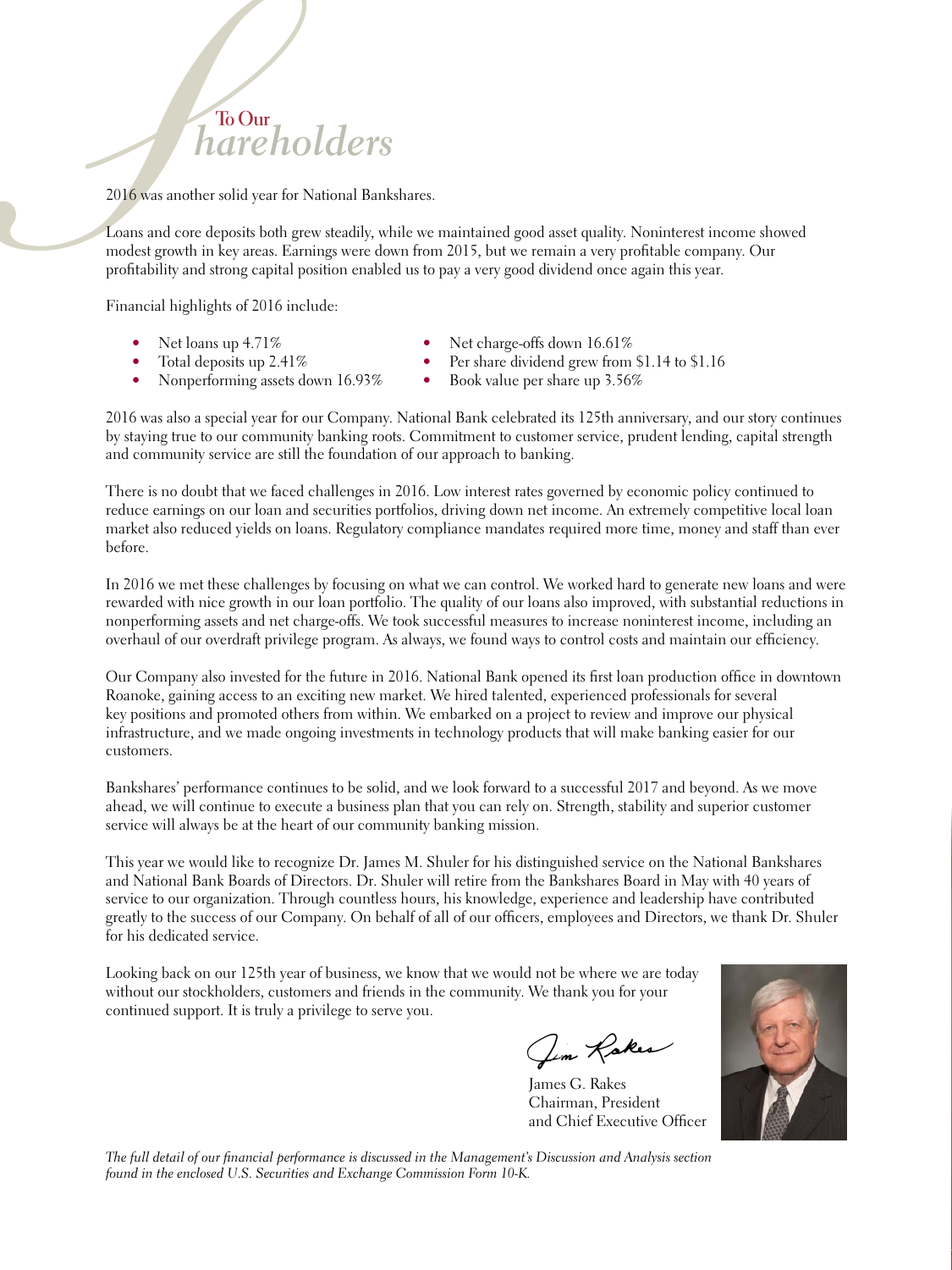## *National Bankshares, Inc. Board of Directors*

**Lawrence J. Ball** is President of Moog Components Group, a Blacksburg-based division of Moog, Inc. Prior to being named President, Mr. Ball was Vice President and General Manager of the group, which designs and manufactures products in motion, electronics and fiber optics. Mr. Ball joined the Bankshares Board in 2006.

**Dr. John E. Dooley** is CEO and Secretary-Treasurer of the Virginia Tech Foundation, Inc., where he oversees the leadership and management of Virginia Tech's private assets in support of university programs and initiatives. Prior to becoming CEO of the Foundation, Dr. Dooley served as Virginia Tech's Vice President for Outreach and International Affairs. He joined the Bankshares Board in 2012.

**Charles E. Green, III** is a Financial Planner with AXA Advisors, L.L.C. Mr. Green has nearly 30 years of experience as a community bank director having been elected to the National Bank Board in 2006 and to the board of a predecessor bank in 1986. A resident and former mayor of Tazewell, Virginia, he has extensive experience in insurance and investment matters. Mr. Green has served on the Bankshares Board since 2011.

**Dr. Mary G. Miller** is the founder and President of Interactive Design and Development, Inc., a Blacksburg-based full-service Internet technology firm specializing in custom software solutions, education and online content management. Dr. Miller has an in-depth knowledge of information technology issues and the region's growing technology sector. She joined the Bankshares Board in 2003.

**Dr. Jack M. Lewis** is past President of New River Community College in Dublin, Virginia. Before being elevated to the President's role, Dr. Lewis was Dean of the Community College and served as its Chief Financial Officer. He has been involved in local and regional economic development

activities and serves on the boards of several nonprofit organizations. Dr. Lewis joined the Bankshares Board in 2004.

**Glenn P. Reynolds** is Founder and President of Reynolds Architects Incorporated, an architecture firm located in Blacksburg, Virginia. Mr. Reynolds has considerable experience with the area's construction and development projects and with local building firms. A member of several area boards and Virginia Tech organizations, he joined the Bankshares Board in 2006.

**William A. Peery** is President of Cargo Oil Co., Inc. The firm operates convenience stores and sells petroleum products out of its headquarters located in Tazewell, Virginia. Mr. Peery possesses extensive business and financial management experience as well as a close working knowledge of the western segments of Bankshares' market area. He joined the Bankshares Board in 2005.

**James G. Rakes** is Chairman, President and CEO of National Bankshares, Inc. Mr. Rakes is an original director of Bankshares and has served as President and CEO since its founding in 1986. Mr. Rakes was the President and CEO of National Bank from 1983 until 2014 and currently serves as Executive Chairman of the Bank. He also currently serves as Chairman, President and CEO of National Bankshares Financial Services, Inc.

**Dr. James M. Shuler** is a retired veterinarian who represented the 12th legislative district in the Virginia House of Delegates from 1994 until January 2012. Prior to his retirement, Dr. Shuler founded and ran a veterinary practice in Blacksburg, Virginia. He has served on the Bankshares Board since 2002 and currently serves as Vice Chairman. Dr. Shuler retired from the National Bank Board at the end of 2016, where he had served since 1987.

**Standing, from left: Dr. John E. Dooley, William A. Peery, Lawrence J. Ball, Glenn P. Reynolds Seated from left: Charles E. Green, III, Dr. Mary G. Miller, Dr. Jack M. Lewis, Dr. James M. Shuler, James G. Rakes**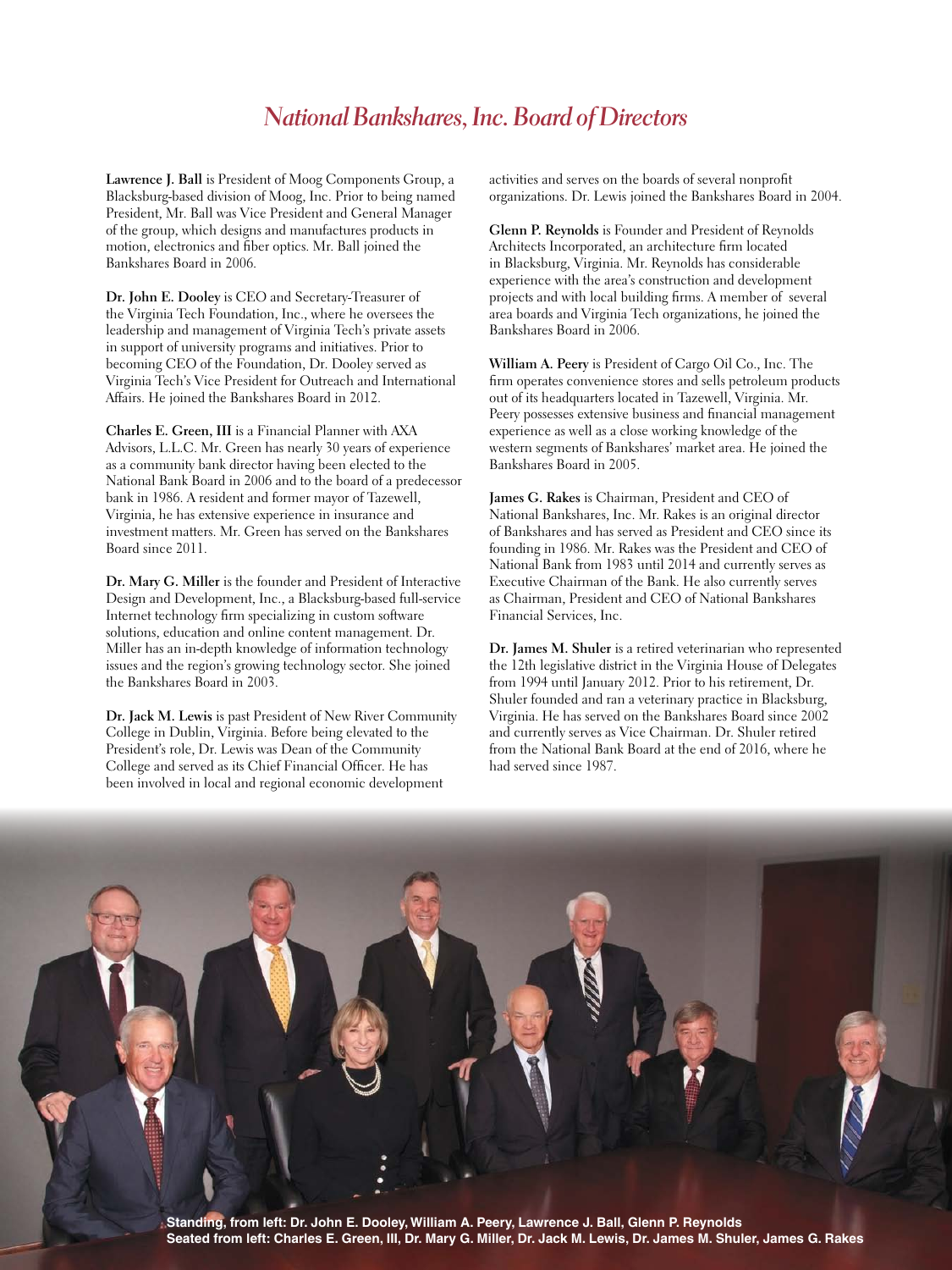## *Consolidated Balance Sheets* **Consolidated Balance Sheets**

| \$ in thousands, except share and per share data            |                            | December 31, 2016 |                        | December 31, 2015 |
|-------------------------------------------------------------|----------------------------|-------------------|------------------------|-------------------|
| Assets                                                      |                            |                   |                        |                   |
| Cash and due from banks                                     | $\boldsymbol{\hat{\zeta}}$ | 13,974            | $\oint$                | 12,152            |
| Interest-bearing deposits                                   |                            | 80,268            |                        | 130,811           |
| Securities available for sale, at fair value                |                            | 304,282           |                        | 236,131           |
| Securities held to maturity (fair value of \$137,692 at     |                            |                   |                        |                   |
| December 31, 2016 and \$158,032 at December 31, 2015)       |                            | 134,957           |                        | 152,028           |
| Restricted stock                                            |                            | 1,170             |                        | 1,129             |
| Total securities                                            |                            | 440,409           |                        | 389,288           |
| Mortgage loans held for sale                                |                            | 478               |                        | 634               |
| Loans:                                                      |                            |                   |                        |                   |
| Real estate construction loans                              |                            | 36,345            |                        | 48,251            |
| Consumer real estate loans                                  |                            | 157,718           |                        | 143,504           |
| Commercial real estate loans                                |                            | 336,457           |                        | 309,378           |
| Commercial non real estate loans                            |                            | 39,024            |                        | 37,571            |
| Public sector and IDA loans                                 |                            |                   |                        |                   |
|                                                             |                            | 45,474            |                        | 51,335            |
| Consumer non real estate loans                              |                            | 33,528            |                        | 29,845            |
| <b>Total loans</b>                                          |                            | 648,546           |                        | 619,884           |
| Less unearned income and deferred fees                      |                            | (794)             |                        | (876)             |
| Loans, net of unearned income and deferred fees             |                            | 647,752           |                        | 619,008           |
| Less allowance for loan losses                              |                            | (8,300)           |                        | (8, 297)          |
| Loans, net                                                  |                            | 639,452           |                        | 610,711           |
| Premises and equipment, net                                 |                            | 8,853             |                        | 9,020             |
| Accrued interest receivable                                 |                            | 5,260             |                        | 5,769             |
| Other real estate owned, net                                |                            | 3,156             |                        | 4,165             |
| Intangible assets and goodwill                              |                            | 5,966             |                        | 6,224             |
| Bank-owned life insurance (BOLI)                            |                            | 22,998            |                        | 22,401            |
| Other assets                                                |                            | 13,128            |                        | 12,344            |
| Total assets                                                | \$                         | 1,233,942         | $\mathcal{S}$          | 1,203,519         |
|                                                             |                            |                   |                        |                   |
| Liabilities and Stockholders' Equity                        |                            |                   |                        |                   |
| Noninterest-bearing demand deposits                         | $\boldsymbol{\$}$          | 171,946           | $\boldsymbol{\varphi}$ | 166,453           |
| Interest-bearing demand deposits                            |                            | 605,226           |                        | 569,787           |
| Savings deposits                                            |                            | 96,829            |                        | 90,236            |
| Time deposits                                               |                            | 169,441           |                        | 192,383           |
| Total deposits                                              |                            | 1,043,442         |                        | 1,018,859         |
| Accrued interest payable                                    |                            | 55                |                        | 56                |
| Other liabilities                                           |                            | 12,182            |                        | 12,490            |
| <b>Total liabilities</b>                                    |                            | 1,055,679         |                        | 1,031,405         |
| Commitments and contingencies                               |                            |                   |                        |                   |
| Stockholders' equity:                                       |                            |                   |                        |                   |
| Preferred stock, no par value, 5,000,000 shares authorized; |                            |                   |                        |                   |
| none issued and outstanding                                 |                            |                   |                        |                   |
| Common stock of \$1.25 par value. Authorized 10,000,000     |                            |                   |                        |                   |
| shares; issued and outstanding, 6,957,974 shares in         |                            |                   |                        |                   |
| 2016 and 2015                                               |                            | 8,698             |                        | 8,698             |
| Retained earnings                                           |                            | 178,224           |                        | 171,353           |
| Accumulated other comprehensive loss, net                   |                            | (8,659)           |                        | (7,937)           |
| Total stockholders' equity                                  |                            | 178,263           |                        | 172,114           |
| Total liabilities and stockholders' equity                  | \$                         | 1,233,942         | $\frac{1}{2}$          | 1,203,519         |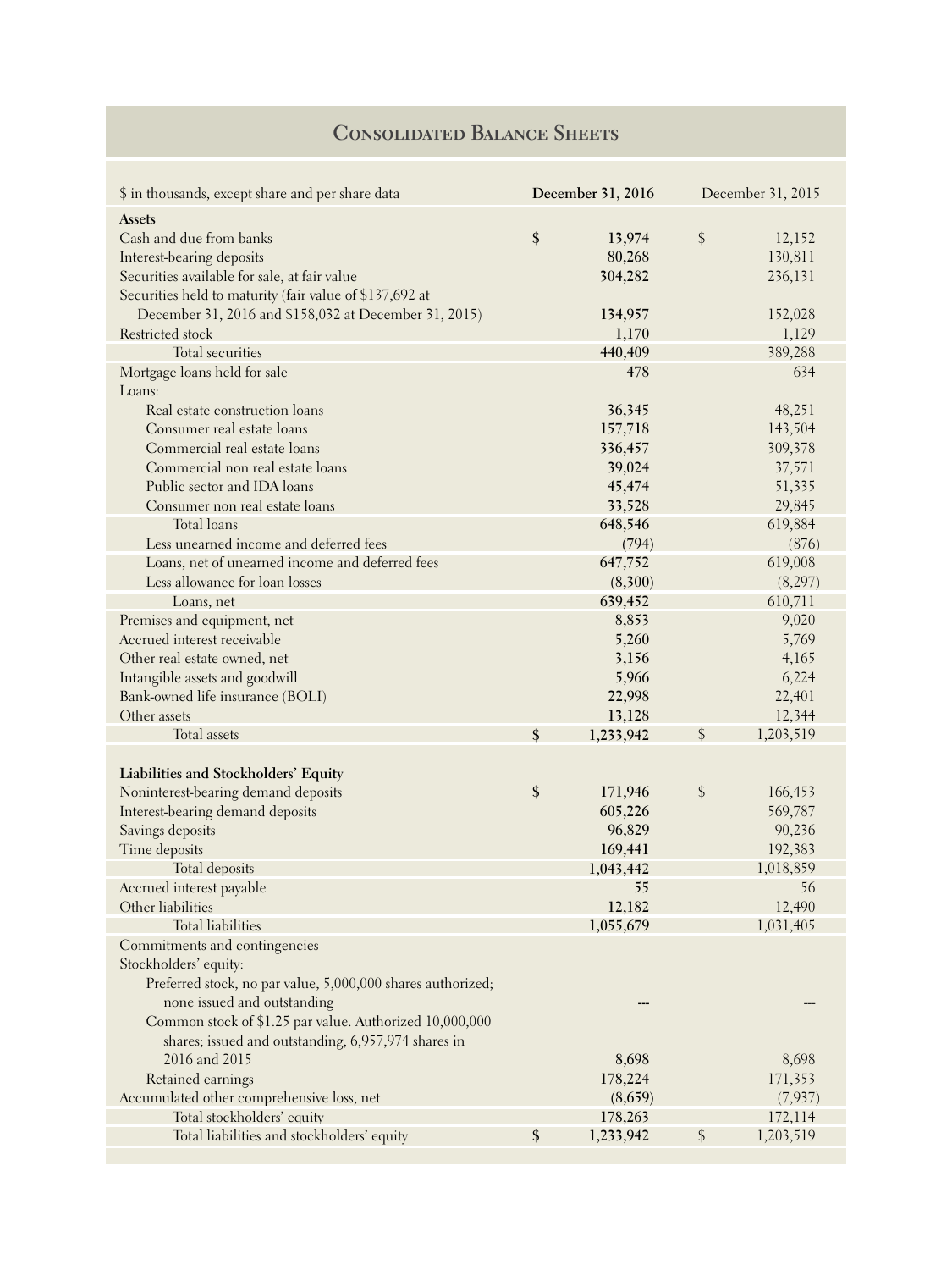## *Consolidated Balance Sheets* **Consolidated Statements of Income**

|                                                     | Years ended December 31, |        |               |        |               |        |
|-----------------------------------------------------|--------------------------|--------|---------------|--------|---------------|--------|
| \$ in thousands, except share and per share data    |                          | 2016   |               | 2015   |               | 2014   |
| <b>Interest Income</b>                              |                          |        |               |        |               |        |
| Interest and fees on loans                          | \$                       | 29,365 | $\frac{1}{2}$ | 30,446 | -\$           | 31,058 |
| Interest on interest-bearing deposits               |                          | 532    |               | 254    |               | 262    |
| Interest on securities - taxable                    |                          | 5,910  |               | 6,776  |               | 6,798  |
| Interest on securities - nontaxable                 |                          | 5,123  |               | 5,438  |               | 5,826  |
| Total interest income                               |                          | 40,930 |               | 42,914 |               | 43,944 |
| <b>Interest Expense</b>                             |                          |        |               |        |               |        |
| Interest on deposits                                |                          | 4,166  |               | 4,183  |               | 4,899  |
| Total interest expense                              |                          | 4,166  |               | 4,183  |               | 4,899  |
| Net interest income                                 |                          | 36,764 |               | 38,731 |               | 39,045 |
| Provision for loan losses                           |                          | 1,650  |               | 2,009  |               | 1,641  |
| Net interest income after provision for loan losses |                          | 35,114 |               | 36,722 |               | 37,404 |
|                                                     |                          |        |               |        |               |        |
| <b>Noninterest Income</b>                           |                          |        |               |        |               |        |
| Service charges on deposit accounts                 |                          | 2,458  |               | 2,250  |               | 2,434  |
| Other service charges and fees                      |                          | 212    |               | 215    |               | 187    |
| Credit card fees                                    |                          | 3,798  |               | 3,861  |               | 3,631  |
| Trust income                                        |                          | 1,346  |               | 1,229  |               | 1,213  |
| <b>BOLI</b> income                                  |                          | 597    |               | 603    |               | 616    |
| Other income                                        |                          | 1,289  |               | 1,295  |               | 1,037  |
| Realized securities gains, net                      |                          | 232    |               | 33     |               | 2      |
| Total noninterest income                            |                          | 9,932  |               | 9,486  |               | 9,120  |
| <b>Noninterest Expense</b>                          |                          |        |               |        |               |        |
| Salaries and employee benefits                      |                          | 12,792 |               | 12,522 |               | 11,606 |
| Occupancy and furniture and fixtures                |                          | 1,849  |               | 1,743  |               | 1,703  |
| Data processing and ATM                             |                          | 2,186  |               | 1,657  |               | 1,650  |
| FDIC assessment                                     |                          | 476    |               | 546    |               | 533    |
| Credit card processing                              |                          | 2,782  |               | 2,692  |               | 2,593  |
| Intangible assets amortization                      |                          | 257    |               | 999    |               | 1,075  |
| Net costs of other real estate owned                |                          | 472    |               | 608    |               | 369    |
| Franchise taxes                                     |                          | 1,296  |               | 1,288  |               | 1,182  |
| Other operating expenses                            |                          | 4,042  |               | 3,580  |               | 3,721  |
| Total noninterest expense                           |                          | 26,152 |               | 25,635 |               | 24,432 |
| Income before income tax expense                    |                          | 18,894 |               | 20,573 |               | 22,092 |
| Income tax expense                                  |                          | 3,952  |               | 4,740  |               | 5,178  |
| Net income                                          | \$                       | 14,942 | \$            | 15,833 | $\frac{1}{2}$ | 16,914 |
| Basic net income per common share                   | \$                       | 2.15   | \$            | 2.28   | $\frac{1}{2}$ | 2.43   |
| Fully diluted net income per common share           | \$                       | 2.15   | \$            | 2.28   | $\frac{1}{2}$ | 2.43   |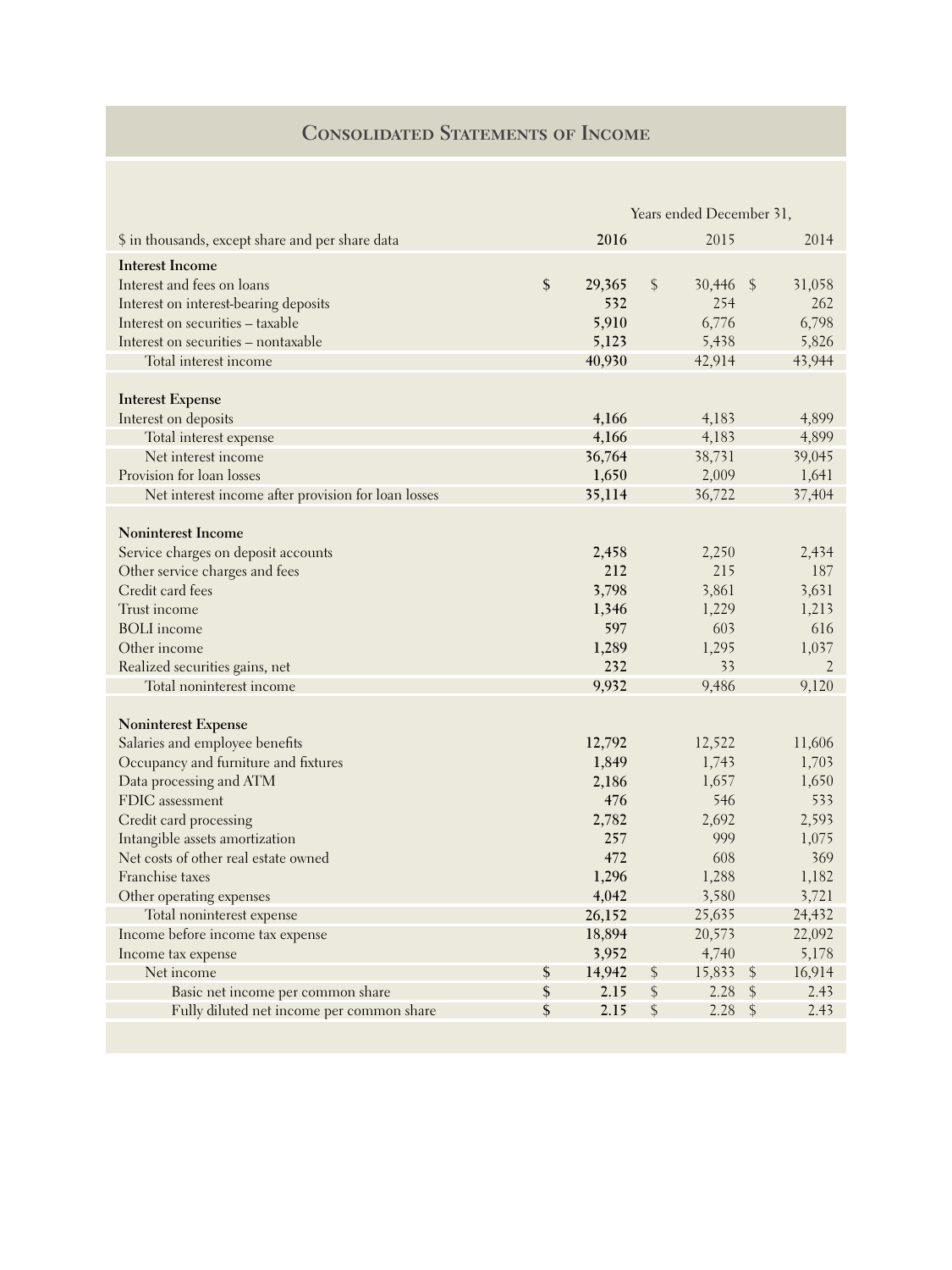## *National Bank Board of Directors*

**F. Brad Denardo** is President and Chief Executive Officer of National Bank (since 2014), Executive Vice President of National Bankshares Inc. and Treasurer and Board Member of National Bankshares Financial Services, Inc. Mr. Denardo joined the bank in 1983 and was promoted to Executive Vice President of Loans in 1989. In 2002 he was named Executive Vice President and COO and was elected to the bank's Board.

**Michael E. Dye** is a Pharmacist and owner of New Graham Pharmacy, Cornerstone Gifts, The Last Fountain and New Graham Knives, all located in Bluefield, Virginia. Mr. Dye possesses extensive knowledge of the business activity and community life of the important Bluefield market area. He joined the National Bank Board in 2006.

**Norman V. Fitzwater, III** is President of A Cleaner World dry cleaning business in Blacksburg, Virginia. Prior to opening the Blacksburg dry cleaning business in 1992, he was involved in the management and operation of several furniture manufacturing companies in Virginia and North Carolina. Mr. Fitzwater joined National Bank's Board in 2013.

**Mildred R. Johnson** is the Associate Vice Provost for Enrollment Management and Director of Undergraduate Admissions at Virginia Tech and has been at the university for 21 years. She is a recognized leader in higher education with a career which spans over 40 years, primarily in college admissions. Mrs. Johnson has served in leadership positions and on academic boards in both Virginia and nationally. She joined the National Bank Board in 2012.

**James G. Rakes** is Executive Chairman of National Bank. He served as President and Chief Executive Officer of National Bank from 1983 until 2014. Mr. Rakes has been Chairman, President and CEO of National Bankshares, Inc. since its founding in 1986. He also currently serves as Chairman, President and CEO of National Bankshares Financial Services, Inc.

**Dr. James M. Shuler** is a retired veterinarian who represented the 12th legislative district in the Virginia House of Delegates from 1994 until January 2012. Prior to his retirement, Dr. Shuler founded and ran a veterinary practice in Blacksburg, Virginia. He joined the National Bank Board in 1987 and retired from the Bank Board at the end of 2016. Dr. Shuler joined the National Bankshares, Inc. Board in 2002 and currently serves as Vice-Chairman.

**James C. Thompson** is the Chairman of the Board of Directors of Thompson & Litton, Inc. and has been employed by the firm full-time since 1981. Thompson & Litton, Inc. is engaged in the business of engineering, architecture, and construction in seven Mid-Atlantic States. Mr. Thompson joined the National Bank Board of Directors in 2006

**Dr. J. Lewis Webb, Jr.** is a retired dentist with 35 years of practice in Narrows, Virginia. Dr. Webb also has considerable experience as a board member with local school systems and colleges. He was elected to the National Bank Board of Directors in 1994 after serving on the bank's Giles County Advisory Board since 1988.

**Standing, from left: Michael E. Dye, Dr. J. Lewis Webb, Jr., James C. Thompson, Norman V. Fitzwater, III Seated, from left: Mildred R. Johnson, Dr. James M. Shuler, F. Brad Denardo, James G. Rakes**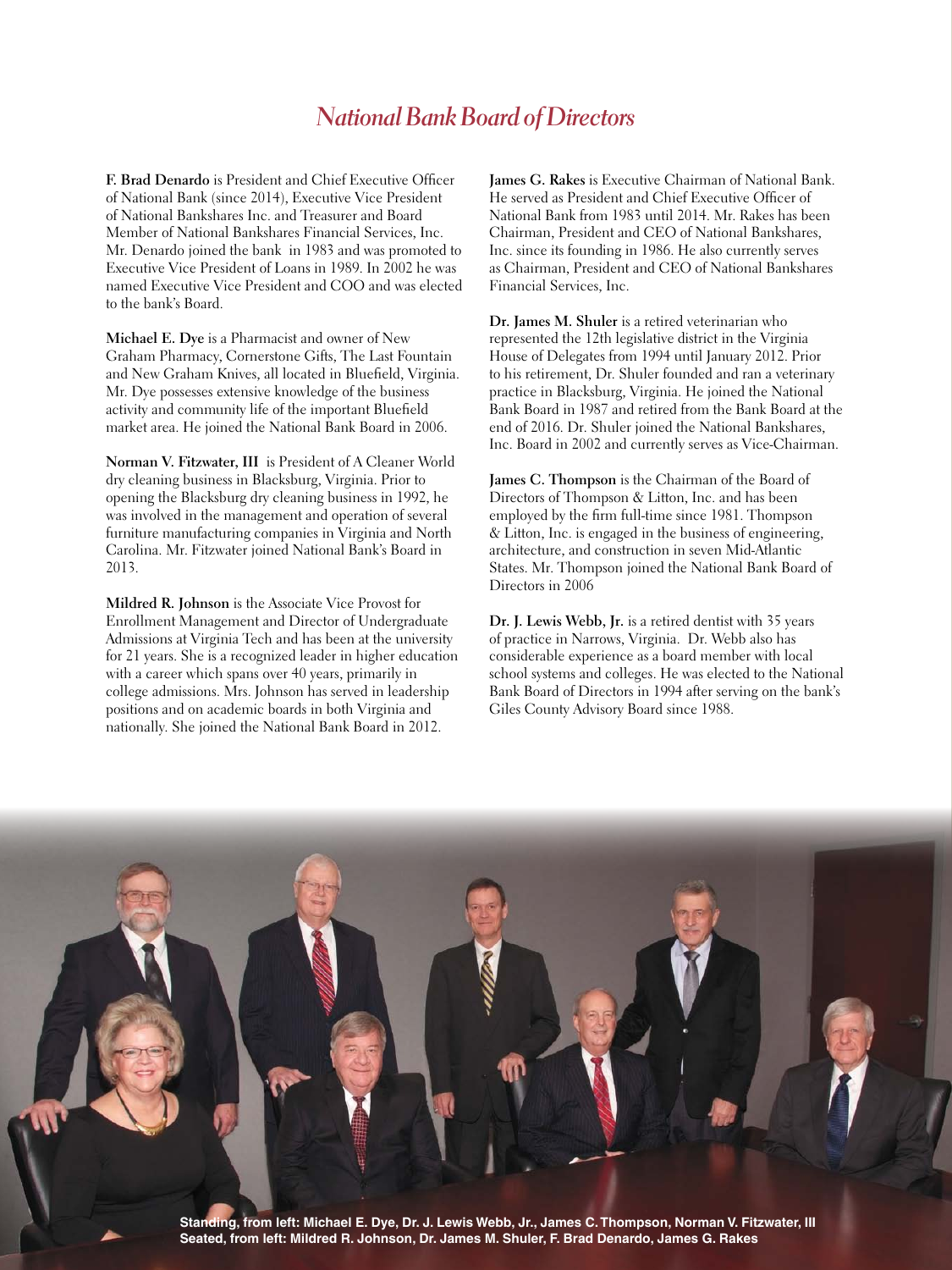ational Bankshares, Inc. is a community bank holding company with headquarters in Blacksburg in Southwest Virginia. National Bankshares is the parent company of National Bank, a community bank with over 125 years of service in the area. National Bank currently operates 26 office locations and one loan production office throughout Southwest Virginia and offers a full range of financial products and services, including deposit accounts, commercial, consumer and mortgage loans, credit cards and trust services.

National Bankshares also operates an insurance and brokerage subsidiary, National Bankshares Financial Services, Inc., which does business as National Bankshares Insurance Services and National Bankshares Investment Services.

You are cordially invited to join us at the National Bankshares, Inc. Annual Meeting of Stockholders. The meeting will be held Tuesday, May 9th, 2017 at 3 p.m. at Custom Catering Center, 902 Patrick Henry Drive, Blacksburg, Virginia 24060.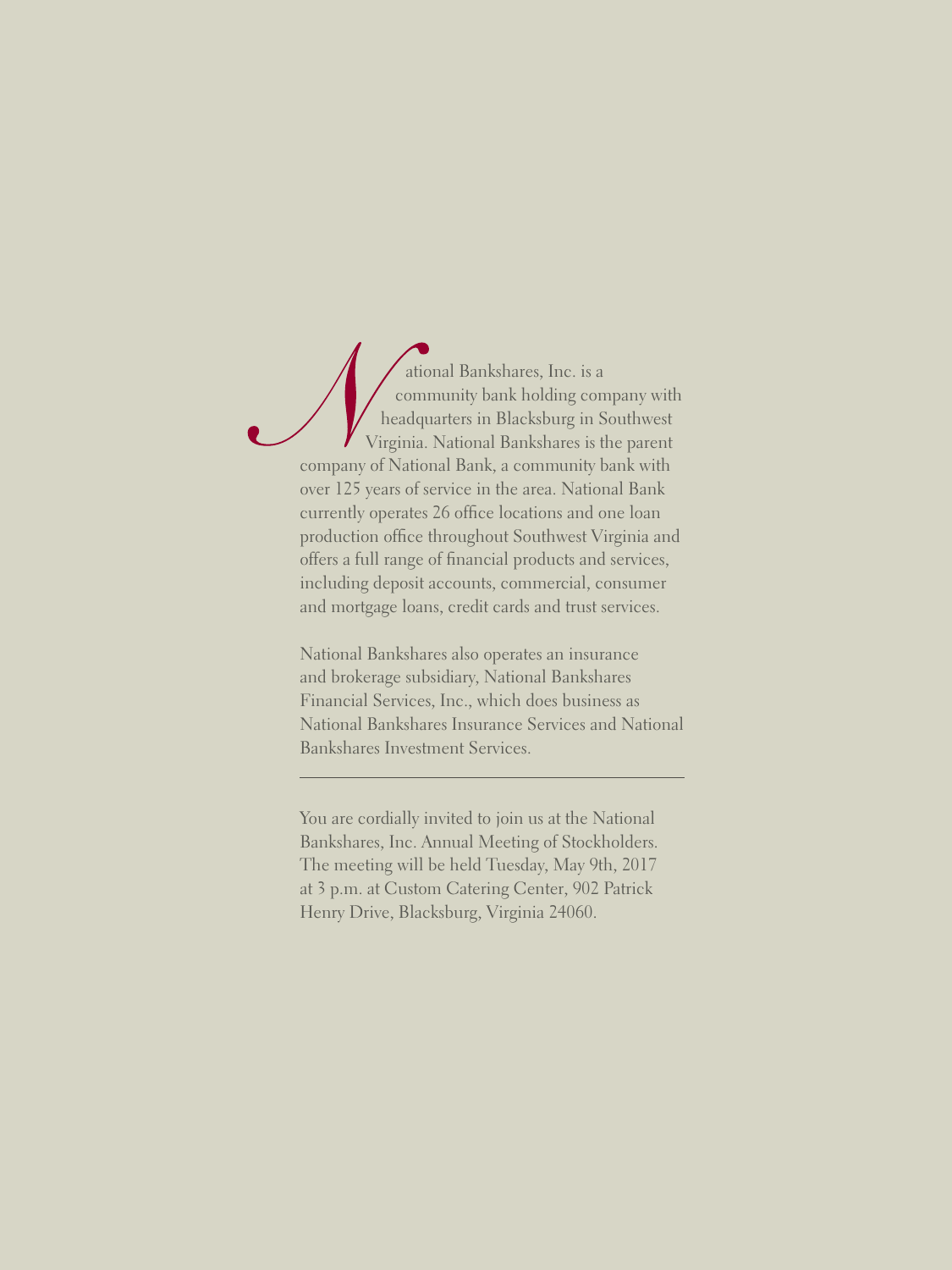## *Corporate Information*

#### **National Bankshares, Inc. Executive Officers**

James G. Rakes *Chairman, President and Chief Executive Officer*

F. Brad Denardo *Executive Vice President*

David K. Skeens *Treasurer and Chief Financial Officer*

#### **Annual Meeting**

The Annual Meeting of Stockholders will be held on Tuesday, May 9, 2017 at 3:00 p.m. at Custom Catering Center, 902 Patrick Henry Drive, Blacksburg, Virginia.

#### **Corporate Stock**

National Bankshares, Inc. common stock trades on the NASDAQ Capital Market under the symbol "NKSH".

#### **Financial Information**

Investors and analysts seeking financial information about National Bankshares, Inc. should contact:

James G. Rakes Chairman, President and Chief Executive Officer (540) 951-6300 or (800) 552-4123 jrakes@nbbank.com

Written requests may be directed to: National Bankshares, Inc. P.O. Box 90002, Blacksburg, VA 24062-9002

#### **Stockholder Services and Stock Transfer Agent**

Stockholders seeking information about stock transfer requirements, lost certificates, dividends and other stockholder matters should contact:

### Joe Buery

Senior Vice President/Trust Officer (540) 961-8500 or (800) 552-4123 jbeury@nbbank.com *or* Computershare, Inc. P.O. Box 30170 College Station, TX 77842 800-368-5948 www.computershare.com

A copy of National Bankshares, Inc.'s annual report to the Securities and Exchange Commission on Form 10-K will be furnished without charge to any stockholder upon written request. The Form 10-K and other corporate publications are also available at www.nationalbankshares. com. Proxy materials for the Annual Meeting of Stockholders are available at www.nationalbanksharesproxy.com.

#### **Corporate Office**

National Bankshares, Inc. 101 Hubbard Street Blacksburg, Virginia 24060 P.O. Box 90002 Blacksburg, Virginia 24062-9002 www.nationalbankshares.com (540) 951-6300 or (800) 552-4123